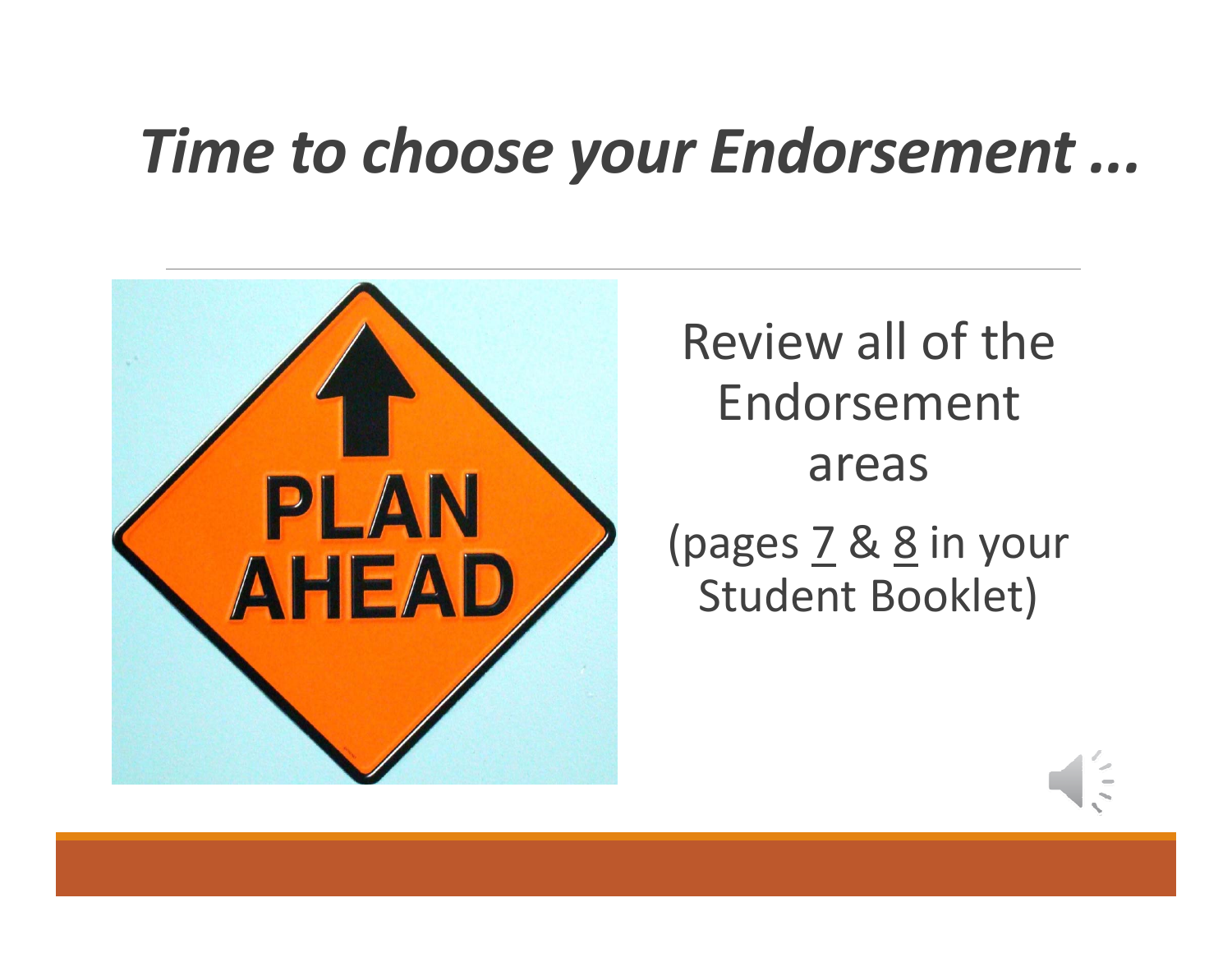A student must complete the Foundation High School Program (22 credits), one additional math credit, one additional science credit, and two additional elective credits while<br>Completing the specific requirements of his/her

| <b>STEM</b><br>Science, Technology,<br>Engineering, & Math                                                                                                                                                                                                                                                                                                                                                                                                                                                                                                                                                                                                                                                                                                                                                                                                                                                                                                                   | <b>Business &amp; Industry</b>                                                                                                                                                                                                                                                                                                                                                                                                                                                                                                                                                                                                                                                                                                                                                                                                                                                                                                                       | <b>Public Services</b>                                                                                                                                                                                                                                                                                                                                                                    | <b>Arts &amp; Humanities</b>                                                                                                                                                                                                                                                                                                                                                                                                                                                                                                                                                                                                                                                                                                            | <b>Multidisciplinary Studies</b>                                                                                                                                                                                                                                                                                                                                                                                                                                                                                                                                                                                                                                             |
|------------------------------------------------------------------------------------------------------------------------------------------------------------------------------------------------------------------------------------------------------------------------------------------------------------------------------------------------------------------------------------------------------------------------------------------------------------------------------------------------------------------------------------------------------------------------------------------------------------------------------------------------------------------------------------------------------------------------------------------------------------------------------------------------------------------------------------------------------------------------------------------------------------------------------------------------------------------------------|------------------------------------------------------------------------------------------------------------------------------------------------------------------------------------------------------------------------------------------------------------------------------------------------------------------------------------------------------------------------------------------------------------------------------------------------------------------------------------------------------------------------------------------------------------------------------------------------------------------------------------------------------------------------------------------------------------------------------------------------------------------------------------------------------------------------------------------------------------------------------------------------------------------------------------------------------|-------------------------------------------------------------------------------------------------------------------------------------------------------------------------------------------------------------------------------------------------------------------------------------------------------------------------------------------------------------------------------------------|-----------------------------------------------------------------------------------------------------------------------------------------------------------------------------------------------------------------------------------------------------------------------------------------------------------------------------------------------------------------------------------------------------------------------------------------------------------------------------------------------------------------------------------------------------------------------------------------------------------------------------------------------------------------------------------------------------------------------------------------|------------------------------------------------------------------------------------------------------------------------------------------------------------------------------------------------------------------------------------------------------------------------------------------------------------------------------------------------------------------------------------------------------------------------------------------------------------------------------------------------------------------------------------------------------------------------------------------------------------------------------------------------------------------------------|
| <b>STEM</b><br>Students may earn a :<br>endorsement by selecting<br>and<br>completing the requirements from<br>among these 5 options.                                                                                                                                                                                                                                                                                                                                                                                                                                                                                                                                                                                                                                                                                                                                                                                                                                        | Students may earn a Business &<br>Industry endorsement by selecting<br>and completing the requirements from<br>among these 3 options.                                                                                                                                                                                                                                                                                                                                                                                                                                                                                                                                                                                                                                                                                                                                                                                                                | Students may earn a Public Services<br>endorsement by selecting<br>and<br>completing the requirements from<br>among these 2 options.                                                                                                                                                                                                                                                      | Students may earn an Arts &<br>Humanities endorsement by selecting<br>and completing the requirements from<br>among these 3 options.                                                                                                                                                                                                                                                                                                                                                                                                                                                                                                                                                                                                    | Students may earn a Multidisciplinary<br>Studies endorsement by selecting and<br>completing the requirements from<br>among these 2 options.                                                                                                                                                                                                                                                                                                                                                                                                                                                                                                                                  |
| Note: Algebra II, Chemistry, and<br>Physics are required for the STEM<br>endorsement regardless of the option<br>the student selects from below.<br>Option 1: Computer Science<br>Students take 3 computer science<br>courses.<br>Computer Science I K<br>Computer Science Principles AP<br>Computer Science II AP A<br>Computer Science III K<br>Project-based Research in<br>Computer Science K<br>Option 2: CTE<br>Students earn four (4) CTE credits by<br>taking at least two (2) courses in the<br>same cluster that lead to a final<br>course in the STEM cluster. At least<br>one (1) of the courses must be an<br>advanced CTE course (3rd year or<br>higher course in a sequence).<br>Option 3: Math<br>Students take Algebra I, Geometry,<br>and Algebra II AND two (2) of the<br>following courses for which Algebra II<br>is a prerequisite.<br>· Pre-Calculus<br>Calculus AB or BC<br><b>Statistics AP</b><br>AQR K<br>Advanced Algebra<br>• College Algebra K | Option 1: CTE<br>Students earn four (4) credits by<br>taking at least two (2) courses in the<br>same cluster in one of the following<br>areas<br>Agriculture, Food, and Natural<br><b>Resources</b><br>Architecture and Construction<br>Arts, Audio/Video Technology,<br>and Communication<br><b>Business Management and</b><br>Administration<br>Finance<br><b>Hospitality and Tourism</b><br><b>Information Technology</b><br>Manufacturing<br>Marketing<br>Transportation, Distribution, and<br>Logistics<br>with at least one (1) advanced (3rd<br>year or higher course in the<br>sequence).<br>Option 2: English<br>Students take four (4) English<br>elective credits that include three<br>levels in one of the following areas<br>· Advanced Journalism: Newspaper<br>or Yearbook<br>• Debate<br>Option 3: Combination<br>Students take a coherent sequence<br>of four (4) credits from Option 1 or 2.<br>Combination plan must include one | Option 1: CTE<br>Students earn four (4) credits by<br>taking at least two (2) courses in the<br>same career cluster in one of the<br>following areas<br>• Education and Training<br>• Health Science<br>• Human Services<br>With a least one (1) advanced (3rd<br>year or higher course in the<br>sequence).<br>Option 2: JROTC<br>Student takes four (4) JROTC<br>courses for 4 credits. | Option 1: Social Studies<br>Students take five (5) social studies<br>courses for 5 credits.<br>Option 2: Languages Other Than<br>English (Foreign Language)<br>Students take four (4) levels of the<br>same foreign language.<br>OR<br>Students take two (2) levels of one<br>foreign language AND two (2) levels<br>of a different foreign language (two<br>levels in each of two different foreign<br>languages for 4 credits).<br>Option 3: Fine Arts<br>Students take four (4) courses in the<br>same fine arts area for 4 credits<br>OR<br>Students take two (2) courses in one<br>fine arts area AND two (2) courses in<br>a different fine arts area (two courses<br>in each of two different fine arts<br>areas for 4 credits). | Option 1: Four by Four (4 X 4)<br>Students take four (4) courses in<br>each of the four core content areas.<br>· Four (4) English credits including<br>English IV<br>• Four (4) math credit<br>Four (4) science credits including<br>biology and chemistry and/or<br>physics<br>• Four (4) social studies credits<br>Option 2: AP or Dual<br>Students take four (4) Advanced<br>Placement (AP) courses for four (4)<br>credits in English, math, science,<br>social studies, foreign language, or<br>fine arts.<br>OR<br>Students take four (4) Dual credit<br>courses for four (4) credits in English,<br>math, science, social studies, foreign<br>language, or fine arts. |
| Option 4: Science<br>Students take Biology, Chemistry, and<br>Physics, AND two (2) of the following<br>courses.<br>• AP Chemistry<br>• AP Biology<br>• Anatomy & Physiology<br>• AP Environmental Science<br>• AP Physics I<br>• AP Physics II<br>• AP Physics C<br>• Aquatic Science<br>• Astronomy<br>• Earth & Space Science<br>• Environmental Systems<br>• Forensic Science<br>• Engineering Design & Problem<br>Solvina<br>• Advanced Animal Science<br>• Advanced Plant and Soil Science<br>• Pathophysiology<br>Option 5: Combination<br>Students take Algebra II, Chemistry,<br>and Physics, an additional math<br>course, an additional science course.<br>AND three (3) additional credits from<br>Option 1 (Computer Science) and/or<br>Option 2 (CTE) in the STEM<br>endorsement. Combination plan must<br>include one (1) advanced CTE course.                                                                                                                 | (1) advanced CTE course.                                                                                                                                                                                                                                                                                                                                                                                                                                                                                                                                                                                                                                                                                                                                                                                                                                                                                                                             | Endorsement and Option                                                                                                                                                                                                                                                                                                                                                                    |                                                                                                                                                                                                                                                                                                                                                                                                                                                                                                                                                                                                                                                                                                                                         |                                                                                                                                                                                                                                                                                                                                                                                                                                                                                                                                                                                                                                                                              |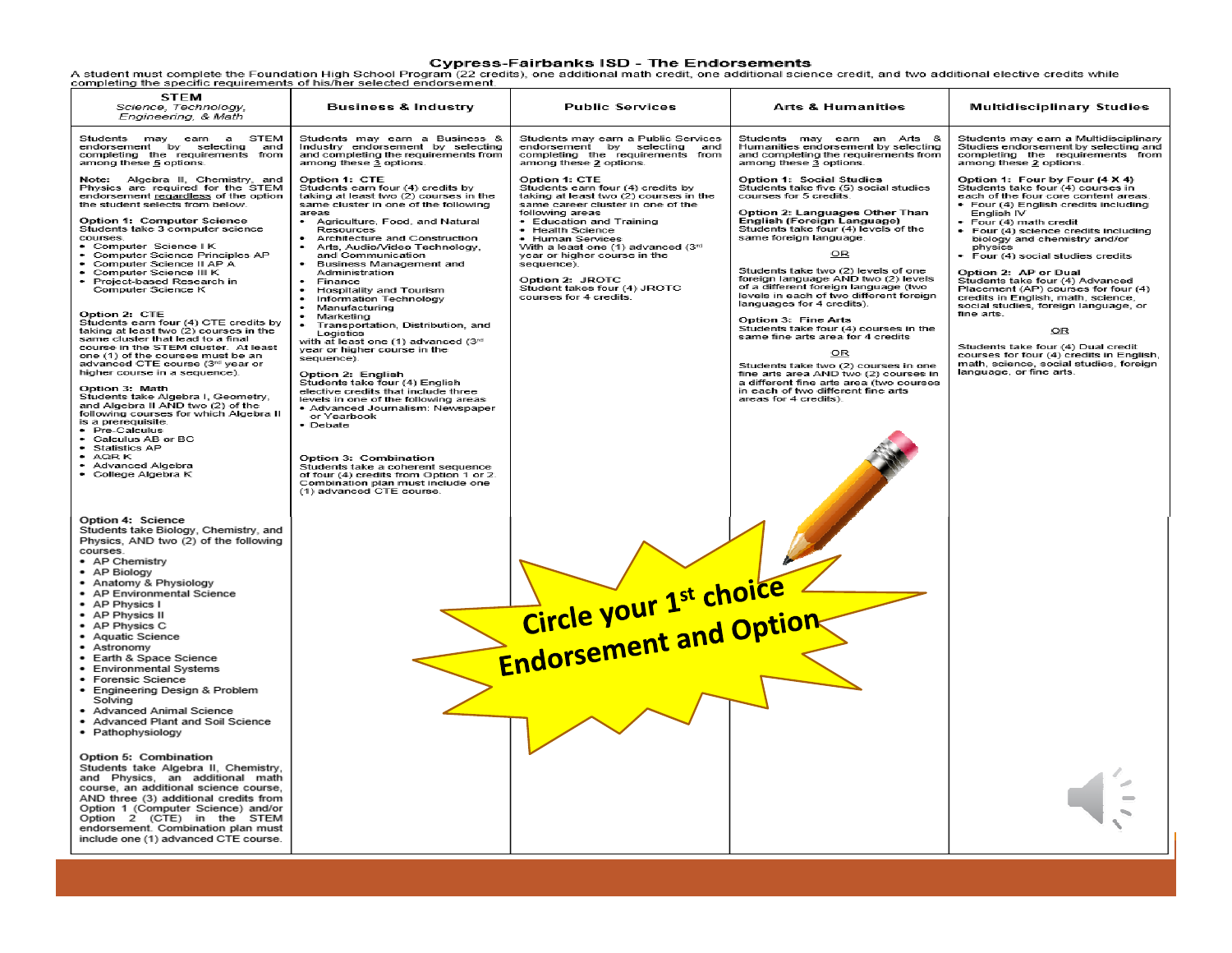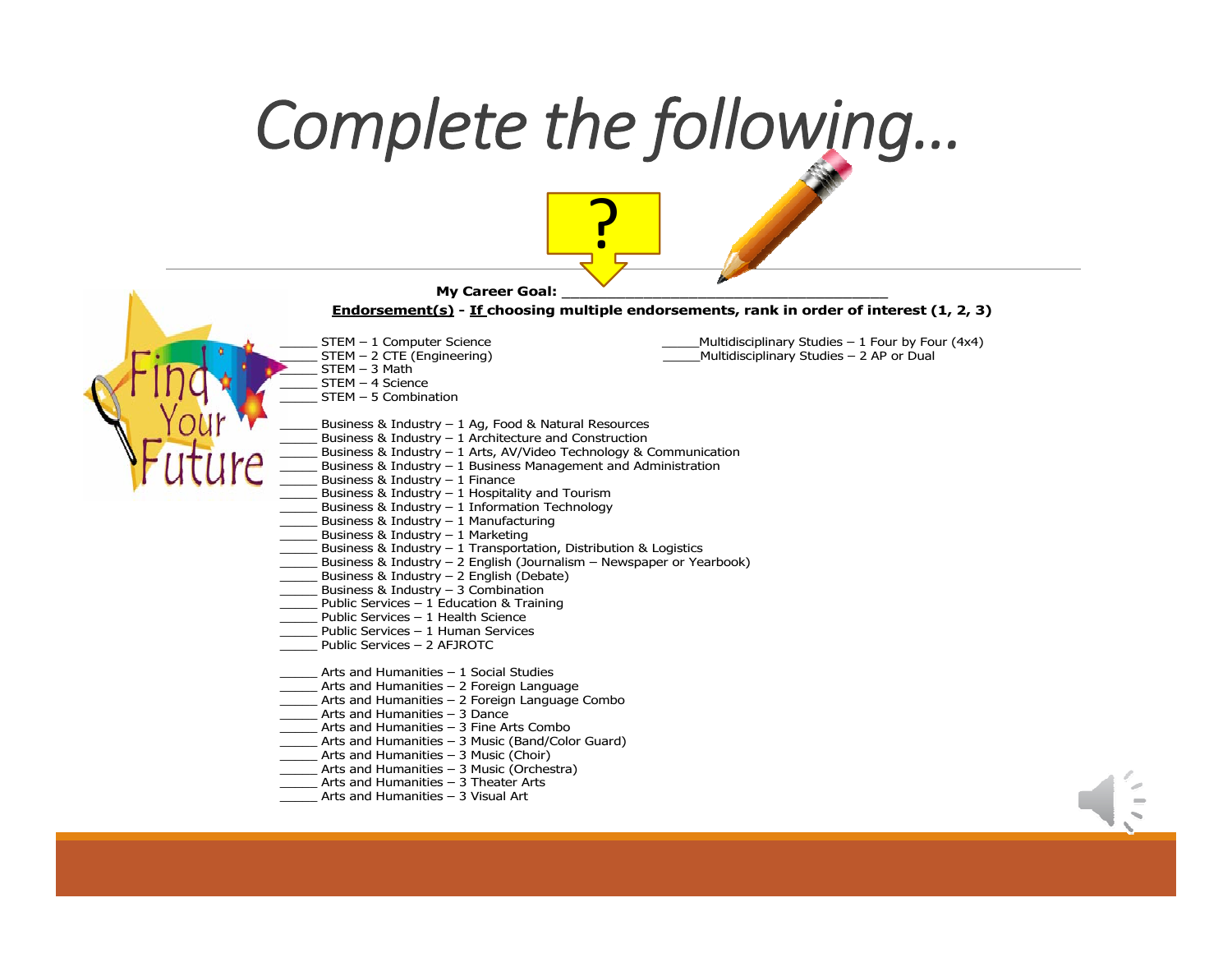## *Complete the following…*